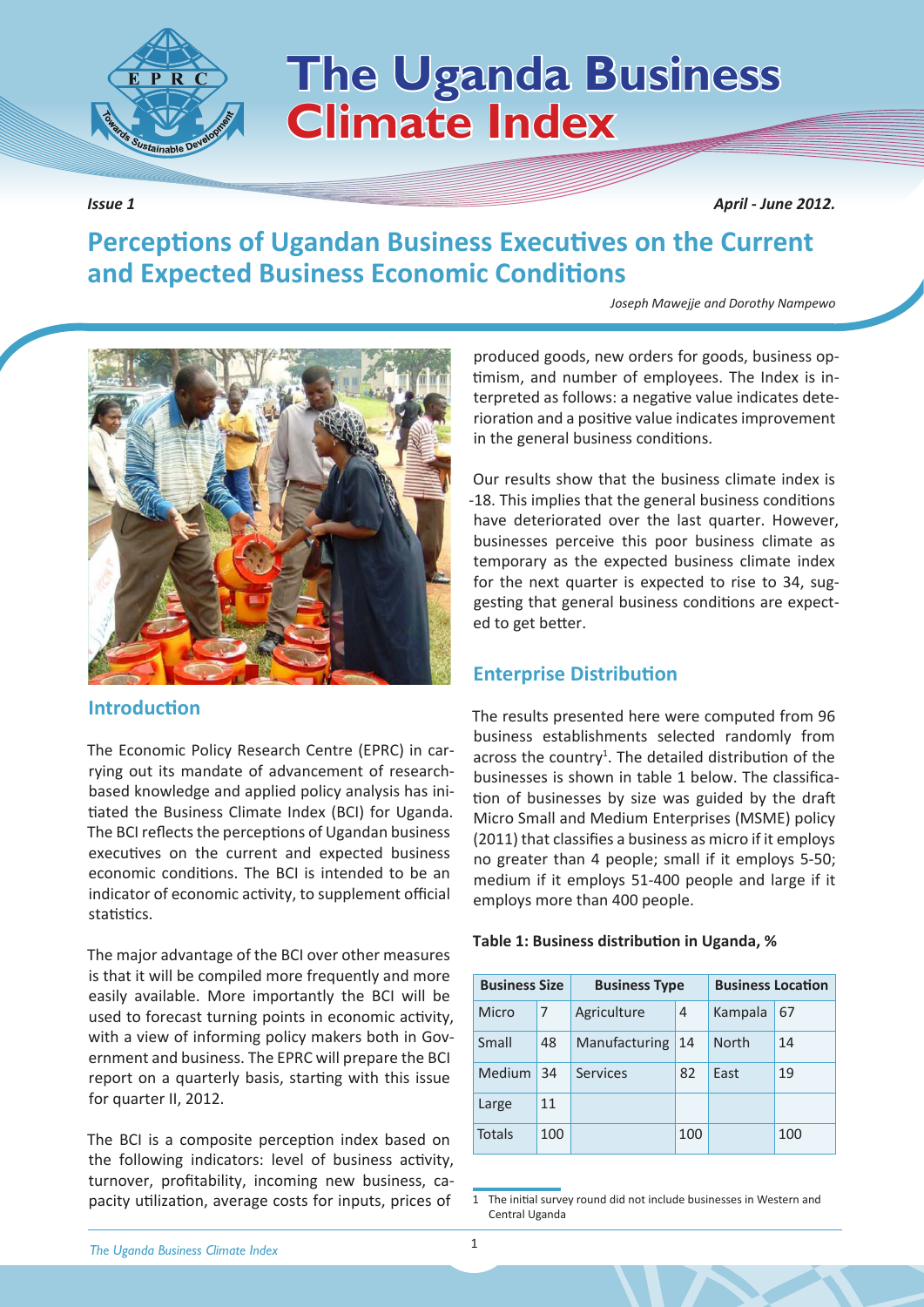# **The Business Environment Assessment**

Generally, the business executives were asked to assess the current business environment (the general economic environment) by comparing the current quarter (April – June 2012) to the previous (Jan – March 2012). In addition, they were asked to give their expectations for the next quarter (July – September 2012). The respondents were asked to express their perceptions on a Likert scale as follows:  $-$  declined,  $-$  did not change,  $-$  improved. These responses were coded as -1, 0, and 1 respectively. For example if a respondent's perception about the business environment is such that it declined, such a response would be coded -1, it would be coded 0 if business climate did not change and 1 if business climate improved. The index therefore is calculated as the balances or difference in the percentage of respondents who reported improvements to those who reported decline.

The findings show that the overall perception about the business environment in Uganda has deteriorated for the period under review. For example, 52 percent of all business executives indicated that the business climate declined, and 28 percent of the business executives indicated that business climate improved. Thus the balances score of the current (April – June) business environment is at -24 percentage points (Figure 1) implying that business climate deteriorated.

### **Figure 1: The Business Climate Assessment**



# **The Business Climate Index**

The business climate index is computed as a simple arithmetic average based on the following business indicators: level of business activity, turnover, profitability, incoming new business, capacity utilization, average costs for inputs, price of produced goods, new orders for goods, business optimism, number of employees, average monthly salary. The interpretation of the BCI is such that any positive scores point to an improving business climate, while negative scores would imply that general business conditions are getting worse. Consistent with the business environment assessment, our results (Figure 2) show that the business climate index, at -18, has deteriorated over the last quarter. However, businesses perceive this poor business climate as temporary as the expected business climate for the next quarter, at 34, suggests that general business conditions are expected to get better.

#### **Figure 2: The Business Climate Index**



# **Business Climate Index by Sector**

Overall, the business climate deteriorated across all the sectors of the economy (Figure 3). The industrial sector, with balances score of -38, was the worst hit by the deteriorating business climate. This was mainly on account of limited electricity supply, increased input and product prices and reduced capacity utilisation.

#### **Figure 3: Business Climate by Sector**

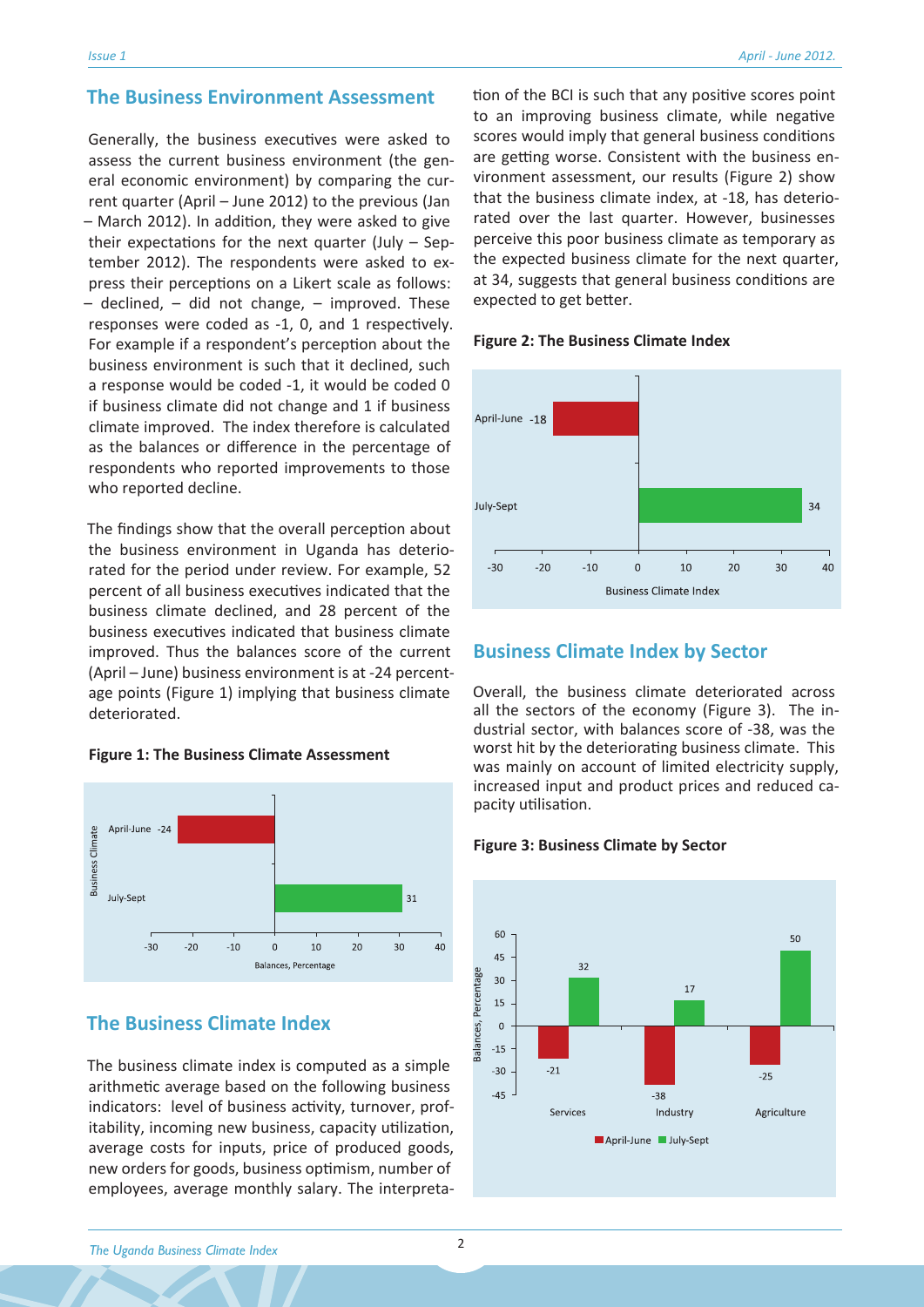# **Reasons for a declining business climate**

For the period under review, the business climate declined on account of poor macroeconomic environment, inadequate electricity supply, insufficient demand and competition from substandard products especially in the local manufacturing industry (Figure 4). It should be remembered that the macroeconomic environment was particularly hostile at the beginning of 2012 exacerbated by the volatile exchange rates, inflation and high interest rates.



#### **Figure 4: Reasons for a declining business climate**

The central bank continued to pursue a tight monetary policy stance to stabilise the economy following the strong inflationary pressures that ravaged the economy in the last half of 2011 and the first quarter (Jan – March) of 2012. Bank of Uganda introduced the central bank rate (CBR) in July 2011 as a new rate that would be used to signal the bank monetary policy stance. Since its introduction, the CBR rose from 13 percentage points in July 2011 and reached its peak of 23 percentage points by November 2011 through January 2012, later reducing to 21 percentage points by March 2011. In the same time period, the commercial banks' weighted average lending rates rose from 19.94 to 27.6 percentage points and annual private sector credit growth slowed from 40.9 to 21.7 percentage points.

The continued tight monetary policy stance owed to the persistence of the inflationary pressures for which the exchange rate, global commodity prices and food prices were the reported main causes. The tight monetary policy stance was also aimed at strengthening the local currency.

In addition to the turbulent macroeconomic environment, the business environment was bruised by limited electricity supply that crippled many businesses

while threatening to arouse public unrest. Businesses also suffered owing to politically motivated protests and strikes by traders, teachers and health workers, among others.

The external environment, shaped by both regional and global developments has not been conducive for business in Uganda. The political tensions in Uganda's major regional export markets of Southern Sudan and the Democratic Republic of Congo, coupled with the economic crises in some of the European markets and slower growth in the United States have not augured well for a conducive business environment.

The business indicators (Figure 5) seem to suggest that overall business climate declined on account of the high input and product prices and subdued demand. In turn, these factors could have affected the levels of business activity, turnover, incoming new business and capacity utilisation.

#### **Figure 5: Business Indicators**



# **Future outlook**

Despite the poor prevailing business environment, most business executives are fairly optimistic about the future business developments. For instance, 48 percent of the business executives believe that the business environment will improve in the next quarter, while 17 percent believe that it will get worse. Thus the balances score for the future  $(July - Sept)$ business environment index is at 31 percentage points (Figure 1). The future business climate index based on the simple arithmetic average of the business indicators is 34 (Figure 2). This firm optimism implies that businesses perceive the current economic shocks as temporary.